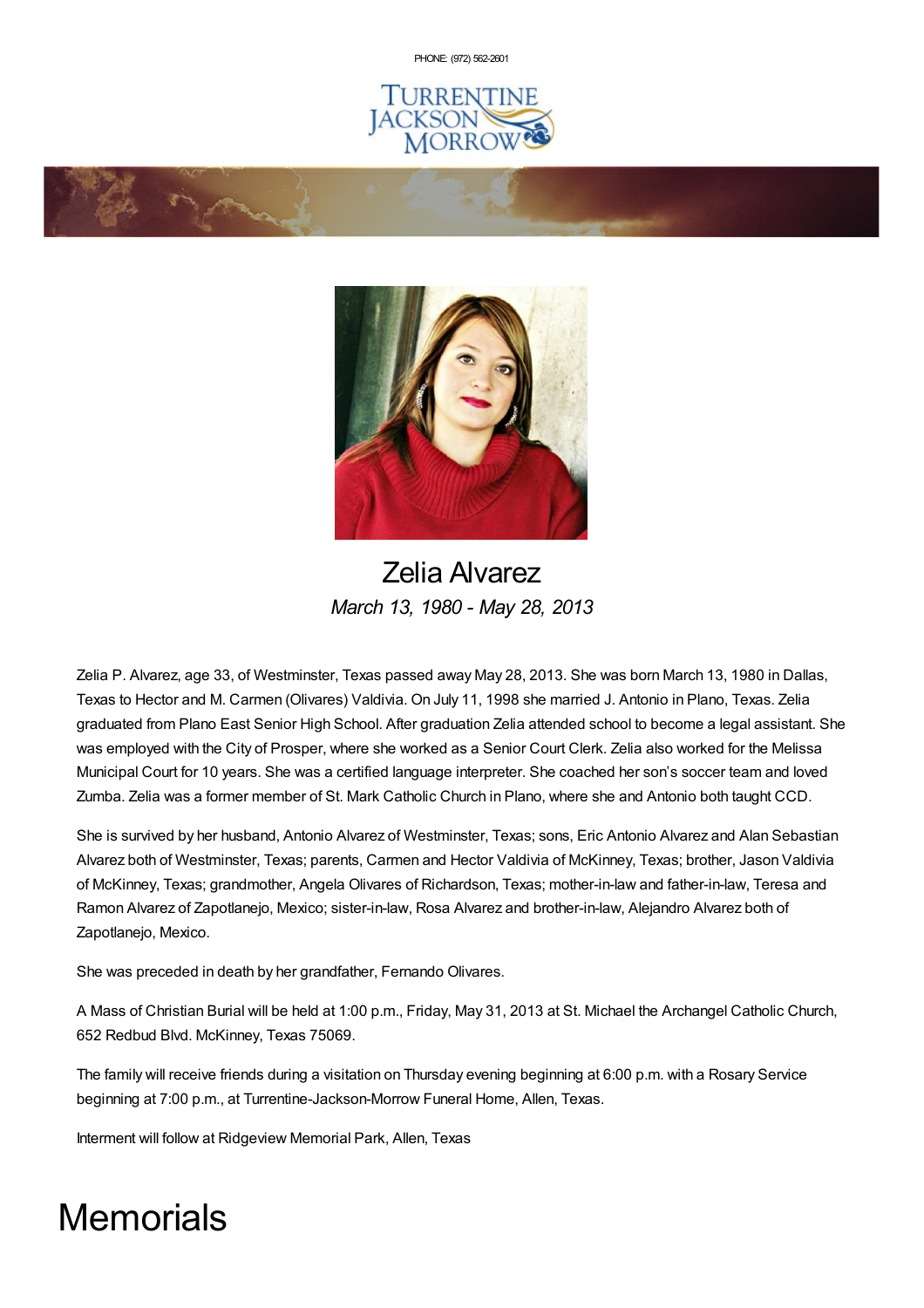*Zelia was a kind, bright, energetic person who excelled at her job. We worked with Zelia at Melissa and then at Prosper. We will all miss her very much and our thoughts and prayers go out for her family. Jeff Parsons American Municipal Services*

**JEFF PARSONS, JUNE 3, 2013**

*Zelia te vamos a extranar fuiste una persona que irradiabas amor y una gran luz hacia los demas te llevaremos en nuestro corazon con mucho carino. Para la familia mis oraciones estan con ustedes.*

**MARICELA BONILLA, JUNE 1, 2013**

*Our thoughts and prayers go out to Zelia's family. Lori Gadbury, CCCI - Court Administrator | Rowlett Municipal Court*

**LORI GADBURY, MAY 31, 2013**

*On behalf of the Corinth Municipal Court Staff, we also extend our most deepest sympathy to Zeliaâ??s family. May God give her family peace and comfort at this time of sorrow.*

**PRISCILLA IBARRA, MAY 31, 2013**

*The DeSoto Municipal Court sends our deepest sympathy and prayers to the family.*

**VERONICA CHASTEN, MAY 31, 2013**

*The City of Red Oak Municipal Court sends our deepest sympathy and prayers to the family.*

**PEGGY COLLINS, MAY 31, 2013**

*City of Lewisville Municipal Court sends our deepest sympathy and prayers to family and friends. Zelia is admired for her strong dedication to succeed and she was an asset to our profession. She will be greatly missed.*

**SUE KENNEDY, MAY 31, 2013**

*I only met Zelia once, but what it privilege it was to have met such a vivacious person. When she arrived, she lit up the room with her vibrant personality. My deepest and most heart felt condolences to her entire family during this difficult time. I wish there were answers when something as tragic as this happens but I find comfort in knowing she will always be protecting over her*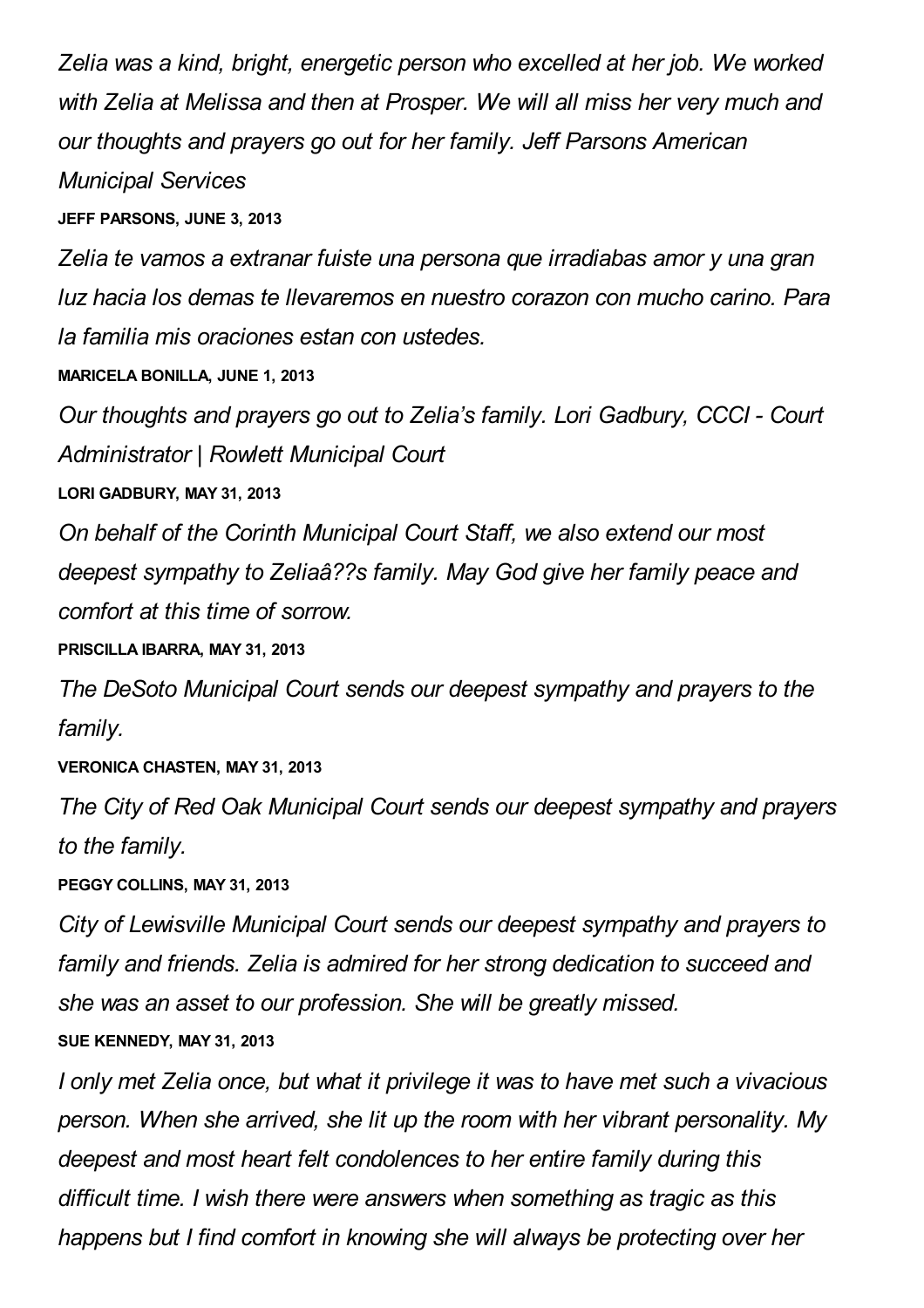*babies from up above. Rest in peace, Zelia.*

### **CLAUDIA JAIME, MAY 31, 2013**

*It was with great sadness that the state wide membership of the Texas Association of Judicial Interpreters and Translators received the news of the untimely passing of their dear friend and colleague, Zelia Alvarez. We send our heartfelt sympathy to her husband, children, parents and brother. May the Lord bless all of you with strength as we pray for Zelia and all her loved ones. As our past president, Luis Garcia wrote, many of us were impressed by her commitment to professional excellence and her desire to always improve her skills no matter how far she had to travel, despite how terribly she missed her family while away from them. TAJIT will deeply miss her at its 2013 Annual Conference in San Antonio and beyond, where her infectious smile and ability to make you laugh had become a staple and shall never be forgotten. Rest in Peace, My Sweet Friend, and may God provide Tony and your children with the strength to go on in your absence, although I am certain you will forever be looking out for them from up above...*

### **LYDA M. BARO, TAJIT SECRETARY, MAY 31, 2013**

*Mi querida Amiga, Dios te llamo demasiado pronto , Ahora seras una gran luz q nunca sera olvidada ,Te quiero y te vamos a Extrañar ! Dios te tengo en su santa Gloria,Amen !*

### **ZAIRA GARCIA, MAY 30, 2013**

*I met Zelia in 2003 when I was hired as a court clerk for the City of Melissa. Instantly, our friendship was like we'd been friends since elementary. Even after I left there we stayed in touch. I spoke with her on the Friday before. Zel, you will be in my heart forever and I want you to know that your friendship was everything to me and want to thank you for being there for me when I needed someone to talk to. I will never forget you. My prayers go out to Tony, Eric, Alan, Carmen, Hector and Jason. I pray they will find comfort in this difficult time.*

### **MONICA SILKWOOD, MAY 30, 2013**

*Tony and Family, I just wanted to express my deepest sympathy for all of you*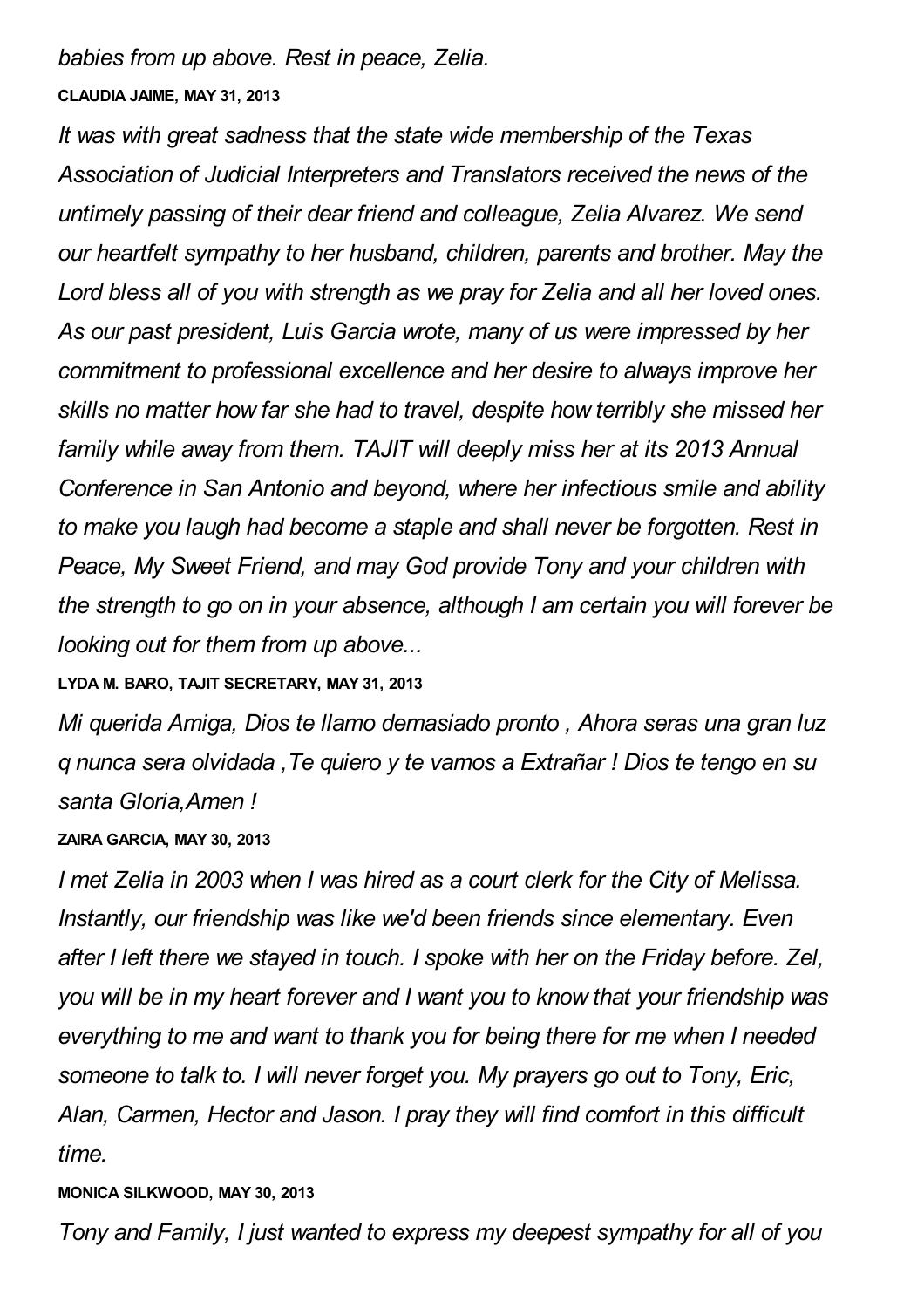*at this very difficult time. I have been so saddened by the news of this tragic accident. I can't imagine what you are going through but I know that only time can heal the pain you are going through. My prayers will continue to be with you and your family in the upcoming days.*

## **LORIE LAMBERT, MAY 30, 2013**

*My friend and fellow Court Clerk you will be missed dearly. Zelia was an amazing mother,wife,daughter and friend. She was a blessing to so many,and lived her life to the fullest each and everyday. God bless you and keep you Tony, Eric, and Alan and your entire family. You are all in our prayers and we love you!*

## **SAMANTHA GRIMES , MAY 30, 2013**

*City of Princeton sends our deepest sympathy to the family and friends during this time of loss. Our prayers are with each and everyone of you.* **LESIA THORNHILL, MAY 30, 2013**

*To my friend and Court Clerk of 13 years; A wonderful mother, daughter, wife and good person. I know you are in God's arms Zell. God bless you -Tony-the boys-Carmen-Hector-Jason and your entire family-we Love You all!!!* **JUDGE DAVID, LEZLIE, DANIEL AND MANDY MOORE, MAY 30, 2013**

*I did not know zelia but I was born and raised in prosper and all my family still live here. I am so sorry for the loss of your wife and the mother of two sons and for all her family and friends. May God give you peace and strength to get through this horrible time*

## **DONNA K ELLIOTT, MAY 30, 2013**

*She will be missed dearly and thought of often. May God be with her family and friends on this difficult time and to look to help us all look to him for comfort. Hearts are broken*

## **ANDREA STANLEY, MAY 30, 2013**

*Para la familia Valdivia,mi mas sentido pesame,mis oraciones estan con ustedes,esperando tengan,pronta resignacion,y DIOS esta con ustedes,* **ESTHER CONTRERAS, MAY 29, 2013**

*Zelia will be missed by everyone who was blessed to have known her. She was*